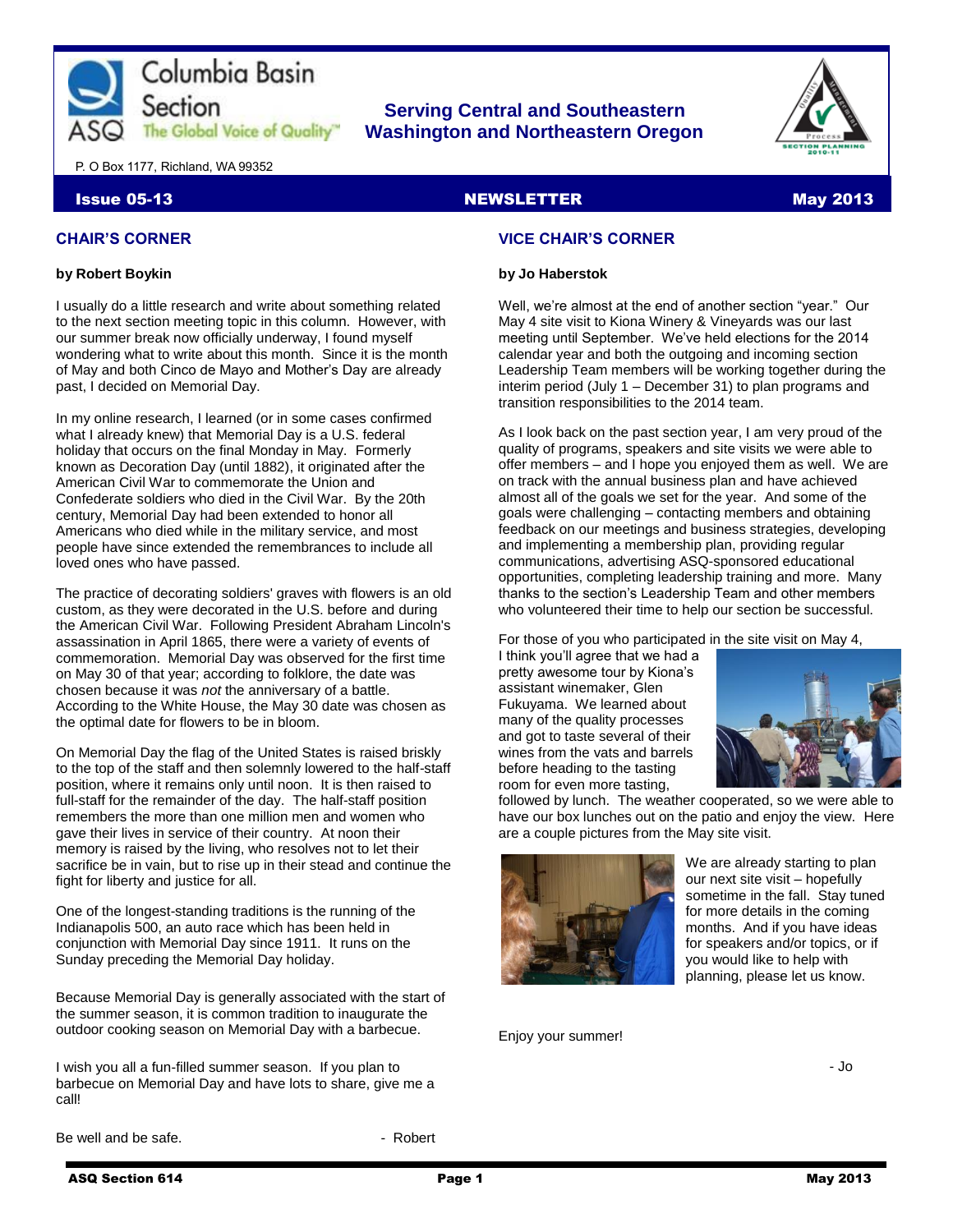# **INVITATION TO 2013 HEALTHCARE LEADERSHIP SYMPOSIUM**

The California Council for Excellence (CCE), the Washington State Quality Award's (WSQA) sister organization, is sponsoring its first Leadership Symposium this summer, on June 5, at Soka University in Aliso Viejo, California.

The event features six speakers from healthcare who have championed their efforts as leaders using the Baldrige Performance Excellence Program either on a national or state level. Hear from them as they explore the concept of leadership and share their best practices and lessons learned along the way.

For more information and to register, check the [CCE website](http://calexcellence.org/Events.aspx) or call (858) 486-0400.

# **May 2013 ASQ Member Gift: Magic of 7 in Quality Bundle**

This month's free member gift features various quality tools and knowledge with the number seven at its core. Learn how quality can help your competitive advantage, discover quality habits that your organization needs to be successful, and get a popular reminder of the seven basic quality tools. The Magic of 7 in Quality Bundle includes the following: Enabling Excellence: The 7 Elements Essential to Achieving Competitive Advantage, eBook; "The 7 Habits of Quality Obsessed Organizations," webcast; and "Seven Basic Quality Tools," ePub edition.

The bundle of gifts is [available](https://asq.org/SignIn.aspx?prvurl=http://asq.org/membership/members/gift/index.html?WT.dcsvid=OTk2NDg4MDY0NwS2&WT.mc_id=EM1110279) to member through June 13, 2013.

# **2013 WCQI HIGHLIGHTS**

You're probably aware of some of the highlights of this year's World Conference on Quality and Improvement (WCQI) already, from various ASQ publications and the blogs posted during the conference.

Stay tuned for the June newsletter, as we hope to have one or two articles from our own section members who participated in the conference.

# **Need Recertification Units?**

Did you know that you can help your local ASQ section and also received RUs for doing so? We have many opportunities available for volunteers to assist our teams: Membership, Education, Voice of the Customer, Programs, Publicity and more. If interested, please contact any member of the Leadership Team.

# **GAZETA GLOBAL**

Have you been reading ASQ's [Gazeta Global](http://rube.asq.org/perl/members/group_access/intl.cgi/2013/may13/pdf/gg_may_13.pdf?WT.dcsvid=ODk0Mzk2NjI1NgS2&WT.mc_id=EM1110301) newsletter? It's a great source of/link to quality-related stories from around the world.

The May issue features stories from Dubai, Saudi Arabia , Malaysia, Mexico, United Arab Emirates, Jordan and Egypt, and more. It also includes profiles of quality professionals in Brazil, Peru, Trinidad and Tobago, Turkey, and Germany.

If you are interested in providing a global quality-related story, news item or upcoming event announcement for a future issue of *Gazeta Global*, contact editor [Megan Schmidt](mailto:mschmidt@asq.org)**.**

#### **2014 INTERNATIONAL TEAM EXCELLENCE AWARDS**

*How are the work dynamics in your organization? Does your company encourage teamwork and use teams to brainstorm ideas and resolve issues? Would you like to know how your teams compare to the best teams in the world?* 

The 2013 ASQ ITEA finalists saved millions for their companies and showcased their projects and processes live at ASQ's World Conference on Quality & Improvement (WCQI) earlier this month. Your team could be in Dallas next year, sharing *your* projects and processes!!

The ITEA is the only international team recognition process of its kind in the United States. Since 1985, more than 1000 teams from the United States, Argentina, Australia, Brazil, Canada, China, Colombia, Costa Rica, Germany, Guatemala, India, Japan, Mexico, Philippines, Singapore, South Korea, Thailand, and the United Arab Emirates have participated.

Deadline for submittal of the intent to participate form is July 1, with team entries due by September 9. For more information, check out the ITEA [website.](http://wcqi.asq.org/team-competition)

"Look at a day when you are supremely satisfied at the end. It's not a day when you lounge around doing nothing. It's when you've had everything to do, and you've done it."

- Margaret Thatcher